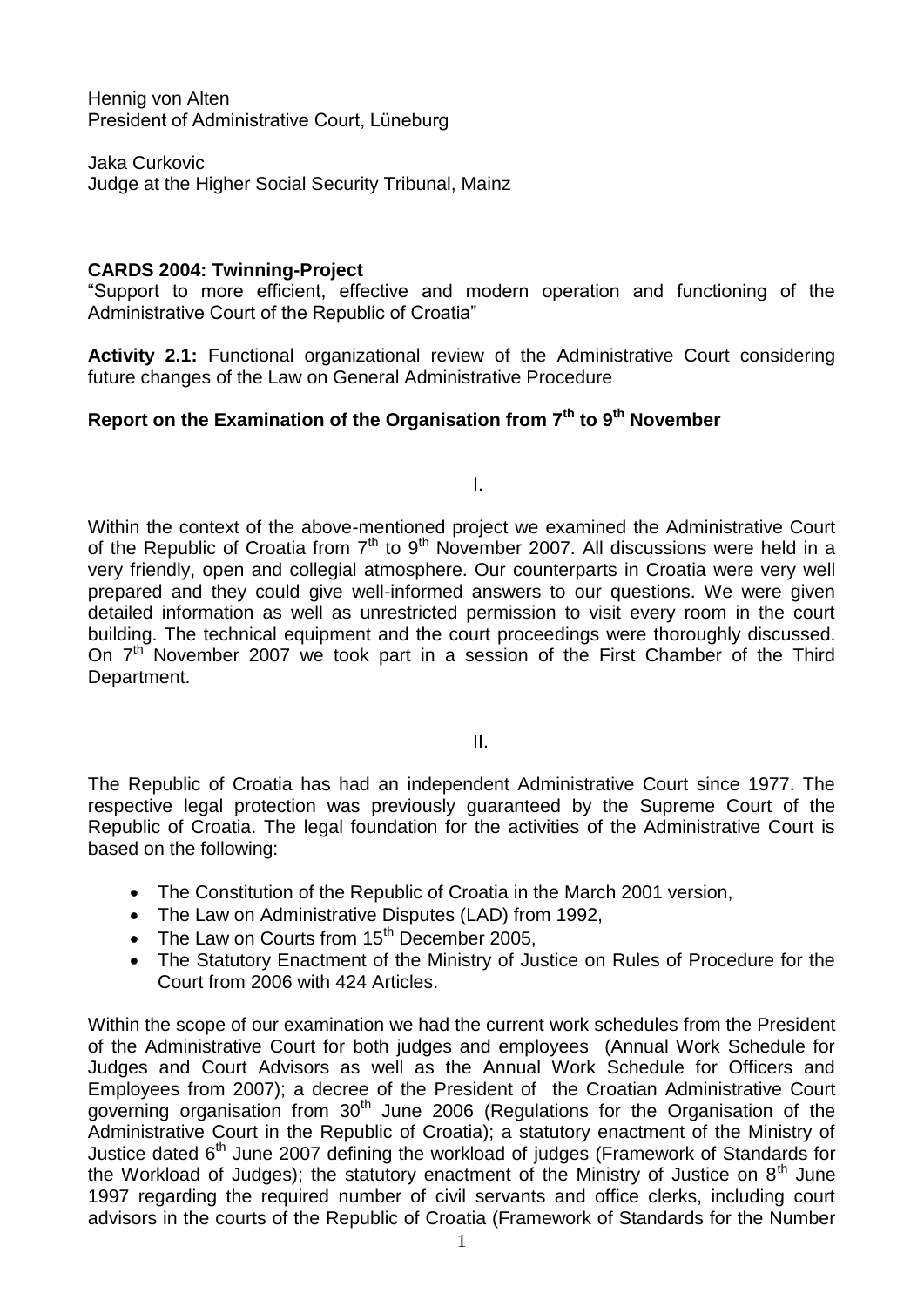of Officers and Employees); and, the laws on the remuneration of judges and other officials (Law for the Salary of Judges and other Judicial Officials, Law on State Officers and Employees).

#### III.

The Administrative Court is responsible for the entire Republic of Croatia (Article 3, LAD). There is no second instance. The term "administrative matter" is defined in a narrower sense than in Germany. As a result, for example, legal protection against "factual acts" is missing. Preliminary (summary) proceedings (e.g. restoration of suspensory effect) are not foreseen in the currently applicable LAD. According to Article 17 LAD, a possibility exists to apply for a waiver (suspension of the execution) of a contested administrative decision with the competent public authority; the refusal of the public authority is considered (qualifies as) an administrative act, against which law suits can be filed.

The competence of the Administrative Court is not regulated through a general provision. According to Article 2, Paragraph 1 LAD, the Administrative Court is responsible for disputes concerning administrative acts. Furthermore, the jurisdiction of the Administrative Court comprises cases falling under Article 66, 67 LAD (*Article 66 LAD: ... for the protection of the rights and freedoms of man and citizen guaranteed by the Constitution, if these freedoms or rights have been violated by a final individual act and no other protection is provided; Article 67: .... for the protection of rights and freedoms of man and citizen guaranteed by the Constitution, insofar as these freedoms or rights have been violated by the unlawful actions of an official person in a body of state authority or ..*.) and other legal disputes (e.g. market competition, intellectual property, and public procurement).

## IV.

The Administrative Court is located on several floors of an office building in downtown Zagreb. The office building was completely renovated in 2005 prior to the Administrative Court's moved into it. All the work places are equipped with new office furniture and PCs. All computers in the building are connected by a network system. While the judges and some court advisors have their own offices, the employee offices in the court's registry and the central secretarial pool are rather crowded with up to four work places in each office. The court has two conference rooms and a modest library. Court rooms where oral hearings could take place do not exist. The well-renovated basement rooms are, for the most part, being used to store files. In addition, there is a small cafeteria as well as multipurpose rooms in the basement.

There are 121 people employed in the Administrative Court of the Republic of Croatia.

- 32 male and female judges (not including the President of the Administrative Court),
- 30 court advisors (12 senior court advisors and 18 court advisors) and
- 45 civil servants and 13 office employees

30 judges and 26 court advisors work in 10 chambers. One judge and two court advisors work in the Office for the Formality Check of Incoming Law Suits (compare with point VII. 2). The so-called evidence control (case evidentiary and research of the court practice; compare with point VII. 4) is also staffed with one judge and two court advisors.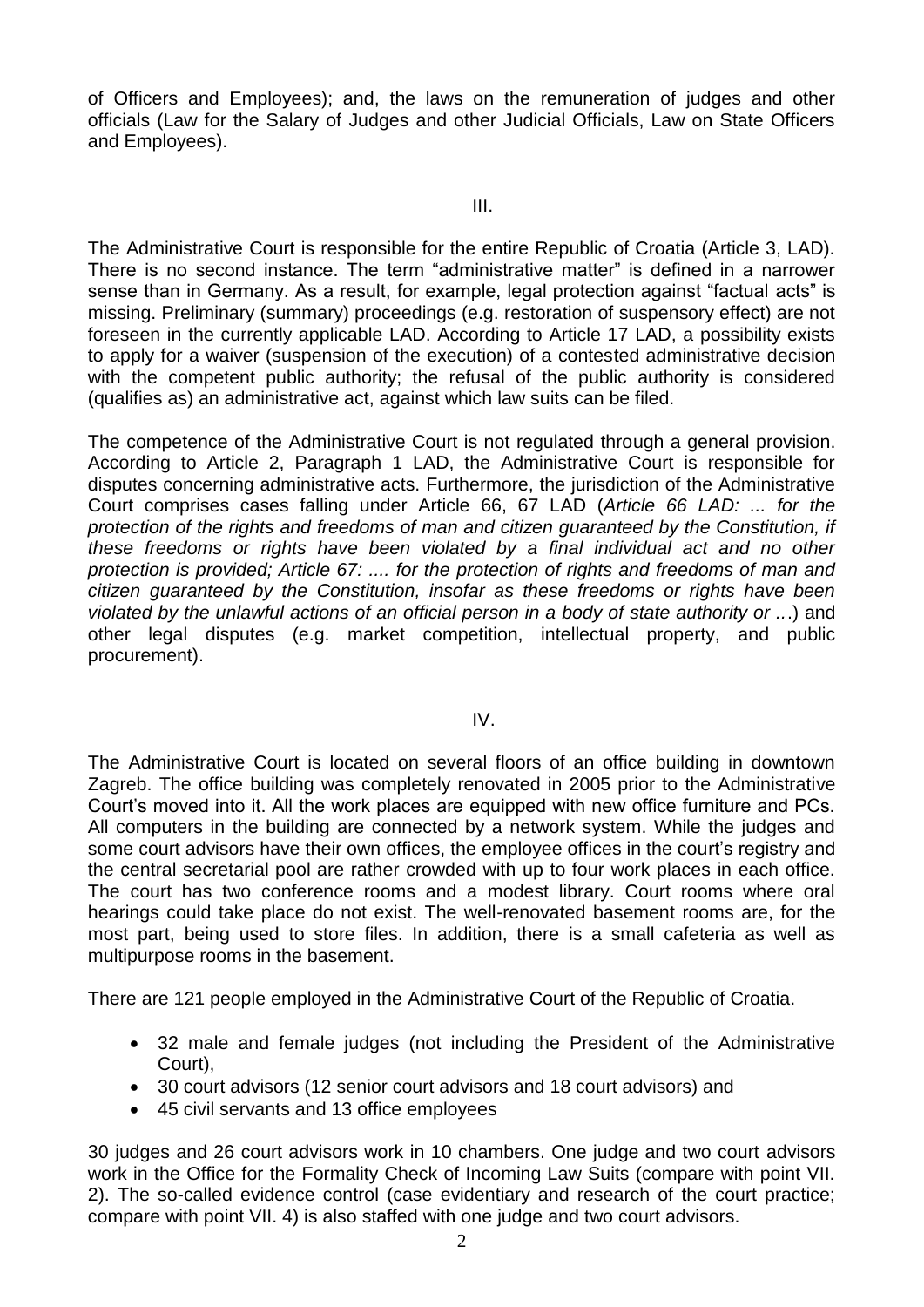In accordance with Article 109, Paragraph 4 of Law on Courts the president is designated for four years, but he can be designated again for another term by the Ministry of Justice. His duties include managing, organizing and representing the Administrative Court in public. If the president is not designated to continue at the end of his term in office, he can resume his judicial function in the court to which he was originally assigned (Article 109, Paragraph 5 of Law about Courts).

The Administrative Court also has a spokesperson (cp. Article 31 of Law on Courts). The Administrative Court consists of three departments. A judge functions as Department Head in each of the three departments. In addition, there is a deputy Department Head. In general, the departments are responsible for the following fields of law (legal areas):

- 1. First Department for Pension, Disability and Health Insurance Law Fields of law: pension, health insurance, social security, veterans, asylum.
- 2. Second Department for Financial and Labour Law Fields of law: financial and labour law, privatisation, public procurement, market competition.
- 3. Third Department for Property Law Fields of law: property, housing, building, municipal, intellectual property, access to information and general administration.

In each department there are three or four chambers. Each chamber is headed by a presiding judge. Two additional judges are also assigned to the chambers (Article 3, Paragraph 2 LAD). In addition, two to three court advisors have been designated to each chamber. Each chamber has one senior court advisor and one or two court advisors. The competences of court advisors are provided in Article 119, 120 of Law on Courts. Article 119 of Law on Courts distinguishes between senior court advisors and court advisors. Accordingly, only those can be promoted to senior court advisor who have served at least two years as court advisor, District Attorney or Deputy Assistant Attorney, lawyer or notary public. In addition, every other person can become a senior court advisor if they have performed "other legal activities" for five years after completing their judicial education.

According to Article 123, Paragraph 1 of the Croatian Constitution, judges are appointed and dismissed by the National Judicial Council. They are "autonomous and independent in their dispensation of justice", according to Article 117, Paragraph 2. The rights and duties of judges are regulated in Article 76 to 105 of the Law on Courts.

All judges of the Croatian Administrative Court have the same salary. This means that neither a Department Head nor a presiding judge receives higher remuneration. The salary amounts to 4.5 times the average income of all employees two years ago as determined by the government's statistics bureau. The salary of the President of the Administrative Court amounts to 5.0 times of the respective average income.

In the Administrative Court of the Republic of Croatia 32 male and female judges presently work alongside the president. Eighteen judges are between 60 and 70 years old (according to Article 122, Paragraph 1 of the Croatian Constitution the judges term of office ends at the end of the  $70<sup>th</sup>$  year), six judges between 50 and 60 years old and eight judges between 40 and 50 years old. By the end 2007 four judges will have retired and in February 2008 another judge will retire. Reappointments for the vacant positions will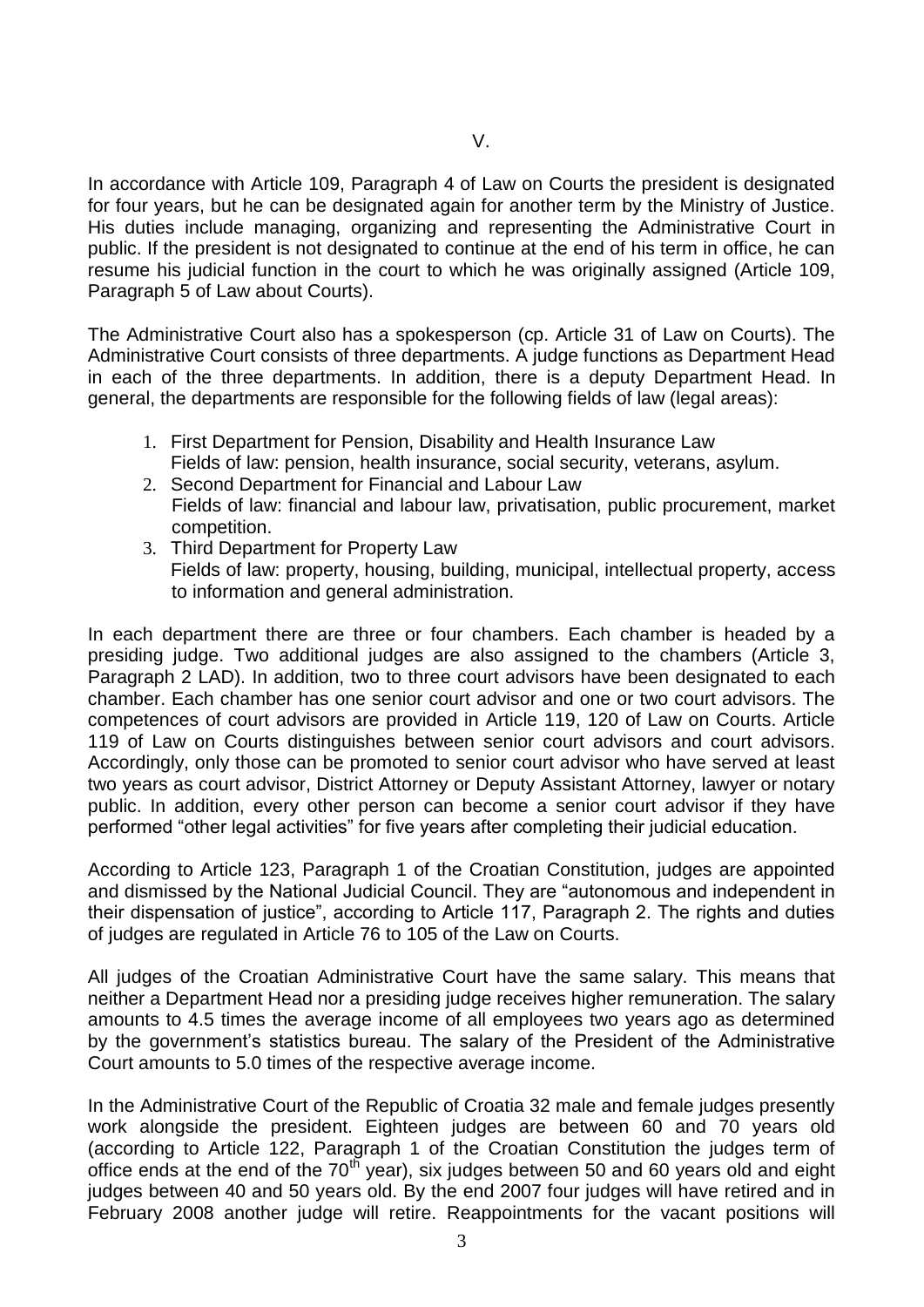probably not be made in time. It is planned to fill the open positions for judges with proven court advisors. The application process is already in progress. Since more than 20 judges are employed in the Administrative Court, the President of the Croatian Administrative Court is freed from jurisprudence according to Article 109, Paragraph 2 of the Law about Courts.

In addition, 26 court advisors are designated for the dispensation of justice. The court advisors are assigned to one particular judge and have their own respective department, i.e. they process the cases autonomously and present their suggestions of rulings to the respective reporting judge. However, court advisors do not sign judgements.

The workload of every judge and court advisor amounts to 280 cases yearly according to the present organisational plan (schedule of responsibilities) of the Administrative Court. For the heads of a department it amounts to a monthly workload of 16 cases. According to the Framework of Standards for the Workload of Judges from the Ministry of Justice of the Republic of Croatia as of 1<sup>st</sup> July 2007, the workload amounts to 270 cases in a calendar year. The standards also include workloads for inadmissible cases, withdrawals of action, re-opening of proceedings. The judges and court advisors of the Croatian Administrative Court fulfil the quota. In fact, on the average 26 cases are completed monthly (26 x 10.5 months = 273 cases). The number of solved cases each month is recorded for every iudge/court advisor.

The working pressure is high. If a judge does not achieve the yearly workload, the president of the relative court is required to initiate a disciplinary procedure against the respective judge with the possibility of removal from duty, according to Article 78 of the Law on Courts. The judges and court advisors of the Administrative Court finish regularly (in part even) more than the set quota, so that such disciplinary action has never been carried out at the Administrative Court.

There are 58 staff members in the non-judicial service of the Administrative Court. They work in the Incoming Mail Centre, in the Office for Inbound Processing, in the Court's Registry (one for every department), in a central secretarial pool with 17 staff, in security, and in the library. Working hours are between 8.00 and 16.00. The cafeteria employees and the cleaning staff work from 7.30 until 15.30. The daily break amounts to 30 minutes and is scheduled from 10.30 until 11.00 (Article 5 of the Organisational Decree of the President of the Croatian Administrative Court from 30<sup>th</sup> June 2006). Although set working hours for judges do not exist, the judges are generally at work in the court during the above-mentioned working hours.

All the work places are equipped with a PC and a monitor. A relevant number of judges do not use the computer at their disposal. As far as we can tell, the court's registry works with a fully functional and exemplary business office programme, in which all cases can be recorded with the relative case data and accessed quickly for necessary statistics.

#### VI.

In the last years the work of the court has obviously been influenced significantly by the large number of incoming and unfinished cases. From 1<sup>st</sup> January 1997 until 30<sup>th</sup> October 2007 a total of 160,774 filed suits and an additional 6,291 "other petitions" were received. Most of them (53% to be exact) pertain to the First Department.

While the number of cases sent to the court in the first years after the independence of the Republic of Croatia averaged about 7,000, the filed suits sent to the Administrative Court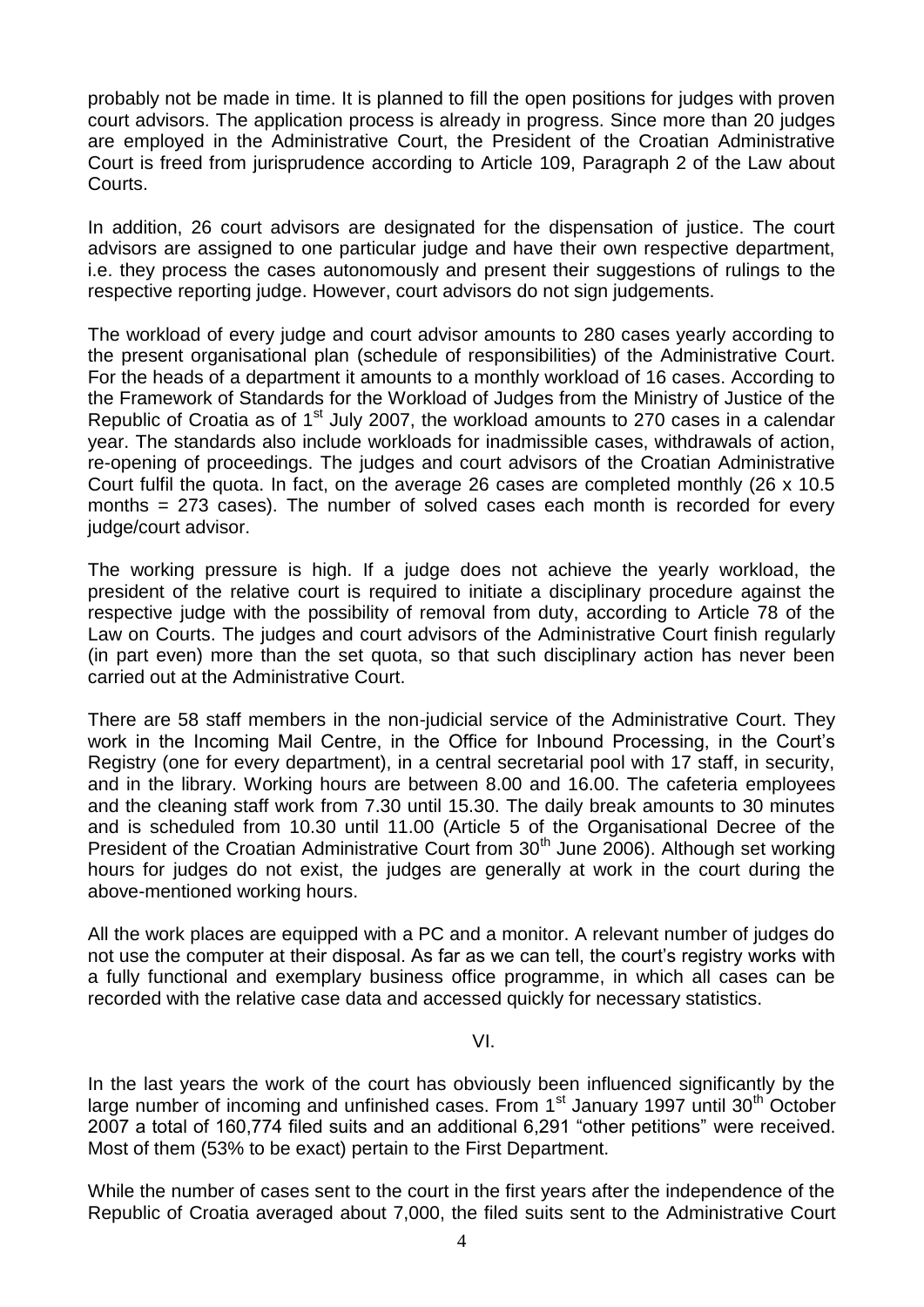in the years 1998/1999 amounted to approximately 25,000 just with regard to pensions. Consequently, the court has not been able to recover since this high influx of cases, as the yearly incoming cases have amounted to approximately 11,400 to 15,000 for years. On the other hand, the yearly completion of cases is at about the same level of or even exceeds the average number of incoming cases. Presently, there are about 39,000 unfinished cases (backlog) pending at the Administrative Court; twelve percent are older than three years. The cases are strictly selected and worked on in the order of their arrival dates. The average case takes about three years to finalise.

The burden of the court is also evident from the following court statistics of

- The month of September 2007
- $\triangleright$  The year 2006
- The years 2000 until September 2007
- $\triangleright$  The year 1997 until October 2007

| September 2007               |        |
|------------------------------|--------|
| Caseload 01/09/2007          | 39,487 |
| New cases                    | 793    |
| Completed cases              | 1,334  |
| Caseload 30/09/2007          | 38,946 |
|                              |        |
| Statistics for the Year 2006 |        |
| Caseload 01/01/2006          | 39,262 |
| New cases                    | 15,250 |
| Completed cases              | 14,612 |
| Caseload 31/12/2006          | 39,900 |

## Statistics from 2000 until 30/09/2007

|                    | New cases | Completed cases |
|--------------------|-----------|-----------------|
|                    |           |                 |
| 2000               | 12,574    | 11,900          |
| 2001               | 14,272    | 11,825          |
| 2002               | 12,009    | 15,546          |
| 2003               | 12,621    | 15,022          |
| 2004               | 11,391    | 15,753          |
| 2005               | 13,410    | 15,995          |
| 2006               | 15,250    | 14,612          |
| 2007 (until 30/09) | 11,953    | 11,596          |
|                    | 103,480   | 112,250         |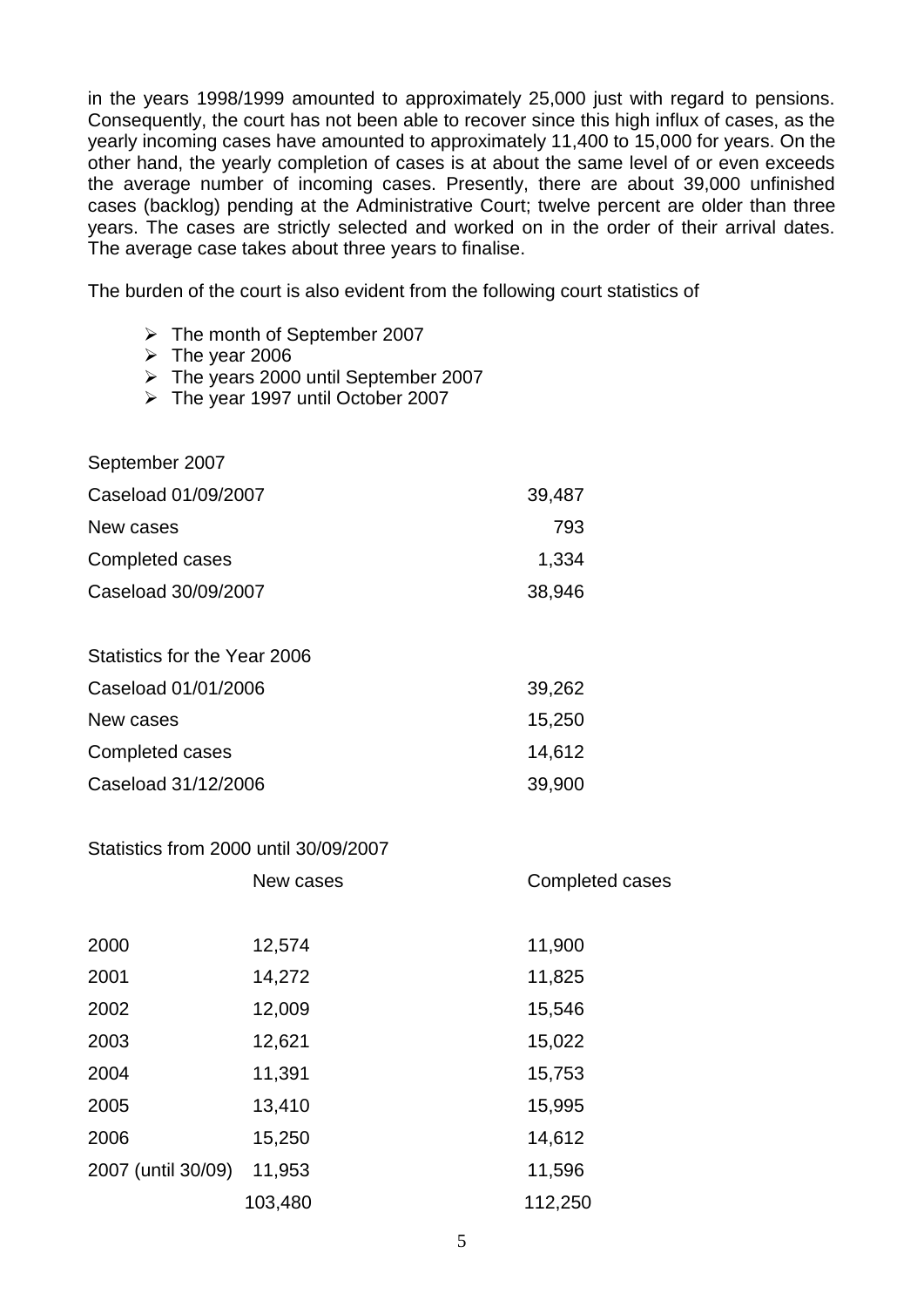The large amount of new cases, the substantial number of yearly completed (finalised) cases, the significant quantity of unfinished cases, and the lengthy completion time burden the work of the Administrative Court considerably at the moment. In fact, only the oldest cases (approx. 2,200) are judicially processed. The files that are not yet processed are orderly stored in the basement and in many filing cabinets in the court's corridors and rooms. The completed files (presently more than 130,000) are stored for 10 years (partly in the basement of the Administrative Court and partly in other buildings outside of the city) and are destroyed afterwards with the exception of the court's decisions. The duration of storage comes from Article 248 in a statutory enactment of the Ministry of Justice on judicial action in the 2006 version (Rules of Procedure for the Court).

#### VII.

Judicial action is regulated, for the most part, by the Law on Administrative Disputes (LAD) in the 1992 version.

1.

The case is opened with a written law suit which is sent by post or is lodged with the delivery of a brief to the Administrative Court between 9.00 and 13.00 (Article 6 of the Organisational Decree of the President of the Croatian Administrative Court from 30<sup>th</sup> June 2006). Filing a law suit is also possible by telefax, but this is very seldom. Lodging a claim in the form of a memorandum or transcript of a registrar is not foreseen by law, and, therefore, is not possible. It is not possible to place a written claim in the court's letterbox because there is no letterbox outside of the building. Information over the telephone is given to the parties concerned in the time from 13.00 until 15.00 (Article 6 of the Organisational Decree of the President of the Croatian Administrative Court from 30<sup>th</sup> June 2006).

The period for filing an action is 30 days after notification of a contested administrative act. The postmark-documented delivery to the Post Office within the deadline is enough to comply with the period for filing suit. It is not compulsory to have a lawyer in order to file a complaint at the Administrative Court. Approximately 60 to 70 percent of the claims are lodged by lawyers, however. Each party bears their own costs (Article 61 LAD) so that it is not even possible for winning plaintiffs to receive a reimbursement of their costs.

 $\mathcal{P}$ 

After the statement of claim has arrived at the court it is given a stamp with the date of receipt and a file is opened. The registration programme automatically designates a reference number which is electronically stored. The judges and court advisors can not access the registration programme. The plaintiffs and the defendants, but no one else, are recorded on the file folder. Inside the file folder each individual brief (paper) is noted with the date and the main content. And then, each brief is given a running page number and placed loosely in the file folder.

Afterwards the file is given to the so-called Office for the Formality Check for Incoming Law Suits. At this point the formal requirements for a legal complaint are checked as regulated in Article 27 LAD. This office is presently staffed by a judge who is about to retire in February 2008, a senior court advisor and a court advisor. These persons check all incoming law suits with regard to technicalities such as existing signatures, correct observance of deadlines, and proper jurisdiction. All parties concerned are then required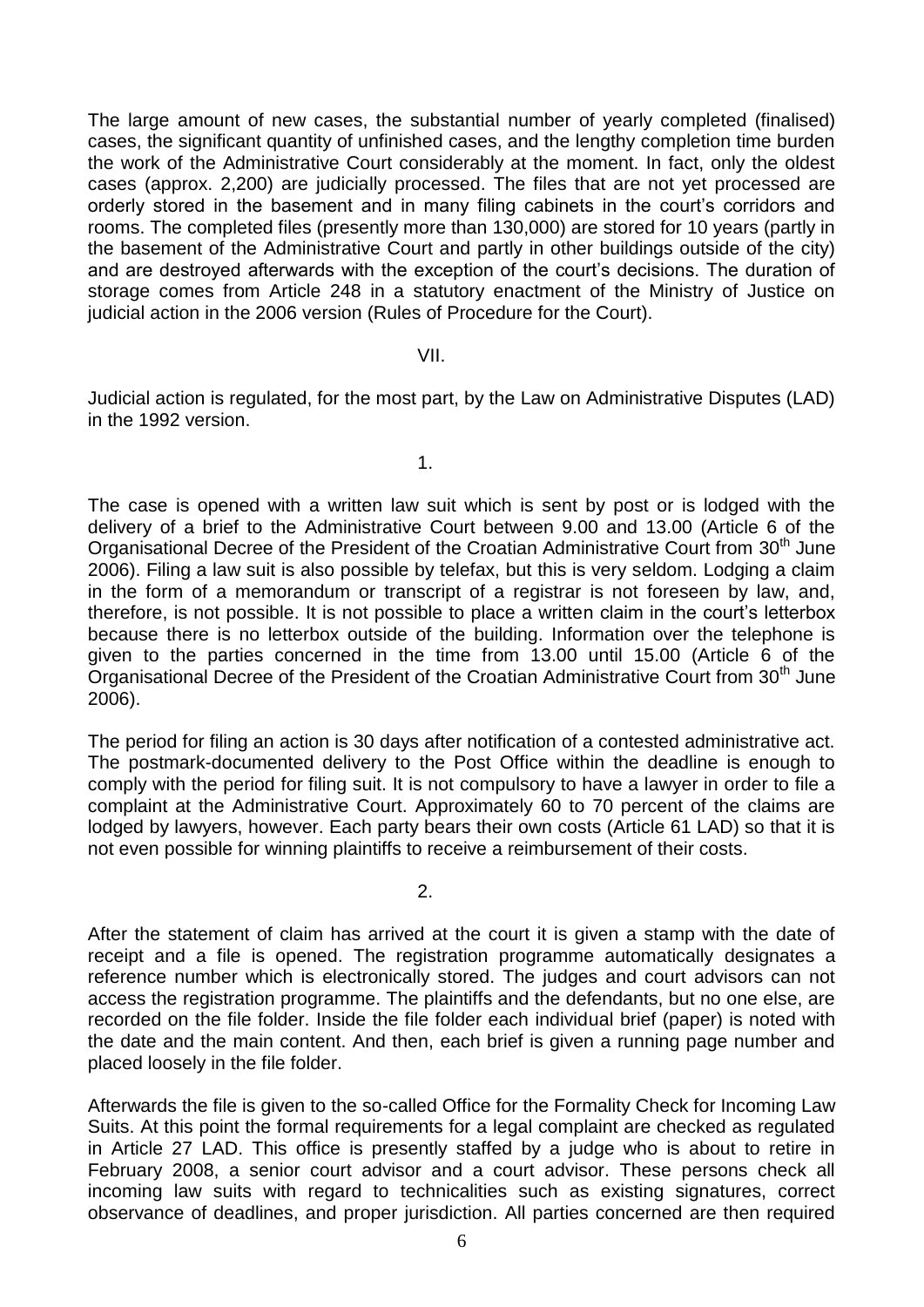on hand from (mainly) form letters to remedy the deficiencies and provide the missing documents, etc.

The responsible judge or court advisor requests the defending public authority to respond and to send the original documentation of the administrative proceedings within 20 days. If the file is not delivered on time, an extension of eight days is possible. The responsible judge or court advisor controls the receipt of the statement of defence and the documentation of the administrative proceedings.

After all documents have arrived, the case file is given to the court's registry. The files are not passed on to another judge or to the responsible department. No further processing takes place thereafter, until a Department Head sends a "request" for new cases. Additional written submissions are added to the file without further processing.

Only the withdrawal of a lawsuit is sent directly to the responsible department and finalised with a formal decision of the responsible chamber. The proceedings between the withdrawal of the lawsuit and the respective decision of the responsible chamber last about three months. The office for formality checks can also direct "urgent" cases to the appropriate chamber immediately.

Complaints about the duration of cases and the like are placed on file by the court's registry and not answered if they do pertain to a case that is not yet scheduled for decision. Only complaints directly addressed on the President of the Administrative Court are answered by the president, but merely as a form letter. The president also decides at this point whether the processing of a case should be brought forward although it would not be in turn to be processed.

About 20 visitors come to the court daily in order to enquire, for the most part, about their own court case, but they are not given any information on the situation of their law suit. They are led to a very small room without seating near the entrance and informed by staff members that they can have neither the name of the responsible judge nor an opportunity to talk with a judge. Telephone enquiries are answered accordingly. In addition, about 2,100 complaints in 2006 were received by the Supreme Court about the duration of case processing at the Administrative Court. The Supreme Court requests a statement (comment) from the Administrative Court, which in turn answers the Supreme Court with short form letters, as well.

3.

After about three years, the oldest case files of the department are distributed to a judge of the competent department in as much as his present workload allows him. Upon request of the respective Department Heads, the judge receives about 30 to 50 cases from the backlog, from which the business office programme selects the appropriate quota of subject areas by alphabet and file date. The president then officially distributes the cases to the judges. The Department Head then signs for the receipt of the files from the department. Then the judge or a court advisor begins with the processing. On the average, cases are decided within five months after distribution.

Along with the presiding judge, the judges and court advisors of the respective chamber participate in each chamber's weekly sessions. The reporting judge/court advisor orally presents the facts of the case and suggests a decision. In the session, in which we took part, 24 cases were discussed and decided. Usually, in one session around 40 cases are solved. Each judge or court advisor presented three to five cases. Some cases required